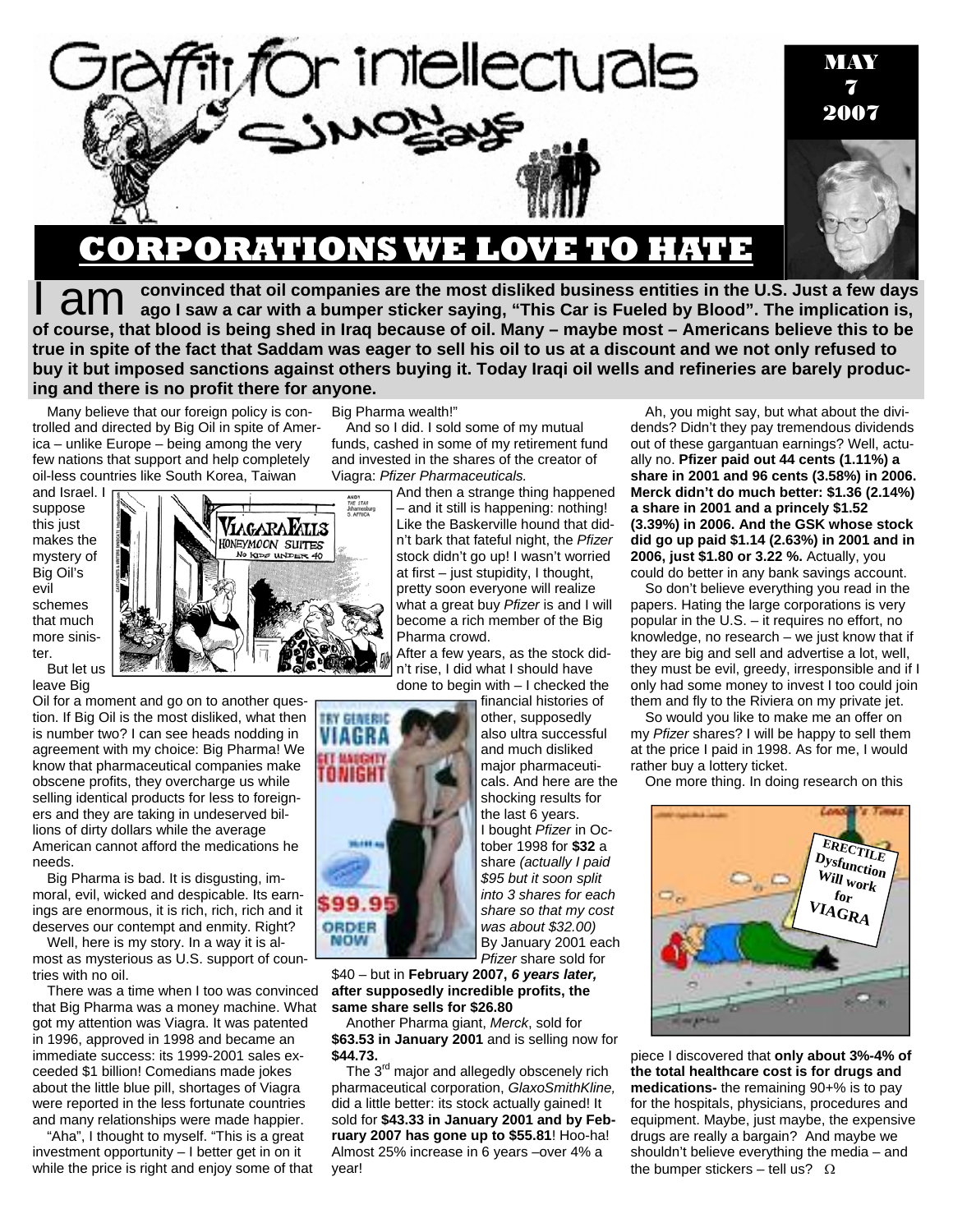## **CHECKMATE FOR THE KING OF CHESS?** Nickolai Butkevich, J'lem Post, 4/17/07

The April <sup>14</sup> detention of chess champion and opposition<br>politician Garry Kasparov in Moscow may be the Russian government's biggest miscalculation yet in its burgeoning campaign to stifle political dissent.

On Saturday, thousands of anti-riot troops broke up a demonstration in Moscow led by Kasparov and his coalition partners in the "Other Russia" umbrella group. An estimated 170 other demonstrators were detained and fined amid reports of police brutality. The same dispiriting scene repeated itself the following day in St. Petersburg, with more arrests and beatings of peaceful demonstrators.

Government-controlled media outlets have engaged in a campaign to demonize Kasparov and other opposition politicians as tools of a Western conspiracy;

the country's main television station even referred to the demonstrators as "ultra-radicals."

Given all the fuss, one would think that Kasparov was either a genuine security threat, or at the very least a wildly

popular politician with a big enough chunk of the electorate behind him to pose a serious challenge to President Vladimir Putin or his yet to be anointed successor in next year's presidential elections. The truth is that he is neither.

Independent pollsters have measured Putin's approval ratings as consistently hovering in the 60-70% range. In contrast, the vast majority of Russians know nothing about Kasparov's political activities, thanks largely to a de-facto ban against the media covering him. The ratings of Kasparov's partner in the "Other Russia" coalition, former prime minister Mikhail Kasyanov, barely register on the popularity scale.

So why does the Kremlin seem so afraid of him? I believe there are two reasons. The first is Kasparov himself. I first heard him speak in May 2004 at a congressional hearing in which we were copanelists. His intelligence, articulate grasp of the issues and personal dynamism leave the impression of a man with obvious leadership potential intent on using his celebrity to engage an increasingly repressive government on issues he feels passionately about.

He blasted the Russian media for being "totally submissive" to the Kremlin, especially on taboo issues like Chechnya and the government's mishandling of terrorist attacks.

The second reason is a systemic problem that most authoritarian regimes suffer from. Putin spent the first years of his presidency restricting the independent media, subduing big business and narrowing the powers of regional leaders. Constructing a nascent dictatorship, however, turns out to be a lot easier than actually governing it. With the checks and balances of a free press and parliamentary and judicial oversight removed, government corruption has increased, and reliable information about what is really happening in the country is scarcer.

Within this information vacuum Kremlin officials and their political allies are beginning to believe their own propa-

ganda about conspiracies against Russia abetted by human rights NGOs and liberal politicians. The Orange Revolution in Ukraine in 2004, during which a pro-Russian leader lost power, significantly worsened the deep-seated

paranoia endemic to the former KGB agents in Putin's retinue.

Unfortunately for the Kremlin, Kasparov's detention is likely to backfire, as it will likely only increase his popular support among the large numbers of Russians who, despite their generally warm feelings toward their president, are increasingly dissatisfied with how his government is addressing Russia's daunting economic and social challenges.

With so few legitimate channels for expressing discontent, Russians are increasingly falling prey to nationalist demagogues, who did surprisingly well in the last parliamentary elections. Furthermore, the absurdity of the government's overreaction to "Other Russia" is so obvious that Putin risks creating a backlash in the West, where distaste for the Russian government's heavy-handed tactics is rising. However, expressions of distaste by Western governments are not enough now that the Russians have reverted to the Soviet-era tactic of openly targeting political opponents. Protection of dissidents and human rights activists from persecution should be seen by our government as a sine qua non for partnership with Russia, or any other country, for that matter.

Otherwise, the repression will only get worse, and the consequences for Russia's future ever more dire.

*The writer is Research and Advocacy Director at the Union of Councils for Jews in the Former Soviet Union*.

### **"I FOUND SADDAM'S WMD BUNKERS"— FROM PAGE 3**

that they can't dismiss Mr Gaubatz as a rogue agent - because they have repeatedly decorated him for his work in the field. In 2003, he received awards for his 'courage and resolve in saving lives and being critical for information flow'. In 2001, he was decorated for being the lead agent in a classified investigation, arguably the most sensitive counter-intelligence investigation currently in the entire Department of Defense and because his 'reports were such high quality, many were published in the Air Force's daily threat product for senior USAF leaders or re-transmitted at the national level to all security agencies in US government'.

The organizer of the Intelligence Summit, John Loftus - himself a formidably well-informed former attorney to the intelligence world - has now sent a memorandum to Congress asking it to investigate Mr Gaubatz's claims. He has also hit a brick wall. The reason is not hard to grasp.

The Republicans won't touch this because it would reveal the incompetence of the Bush administration in failing to neutralize the danger of Iraqi WMD. The Democrats won't touch it because it would show President Bush was right to invade Iraq in the first place. It is an axis of embarrassment.

Mr. Loftus goes further. Saddam's nuclear



research, scientists and equipment, he says, have all been relocated to Syria, where US satellite intelligence confirms that uranium centrifuges are now operating - in a country which is not supposed to have any nuclear program. There is now a nuclear axis, he says, between Iran, Syria and North Korea - with Russia and China helping to build an Islamic bomb against the West. And of course, with assistance from American negligence.

Apparently Saddam had the last laugh and donated his secret stockpile to benefit Iran's nuclear weapons program. With a little technical advice from Beijing, Syria is now enriching the uranium, Iran is making the missiles, North Korea is

testing the warheads, and the White House is hiding its head in the sand.'

Of course, we don't know whether any of this is true. But given Dave Gaubatz's testimony, shouldn't someone be trying to find out? Or will we still be intoning there were no WMDs in Iraq' when the Islamic bomb goes off?



**2** 

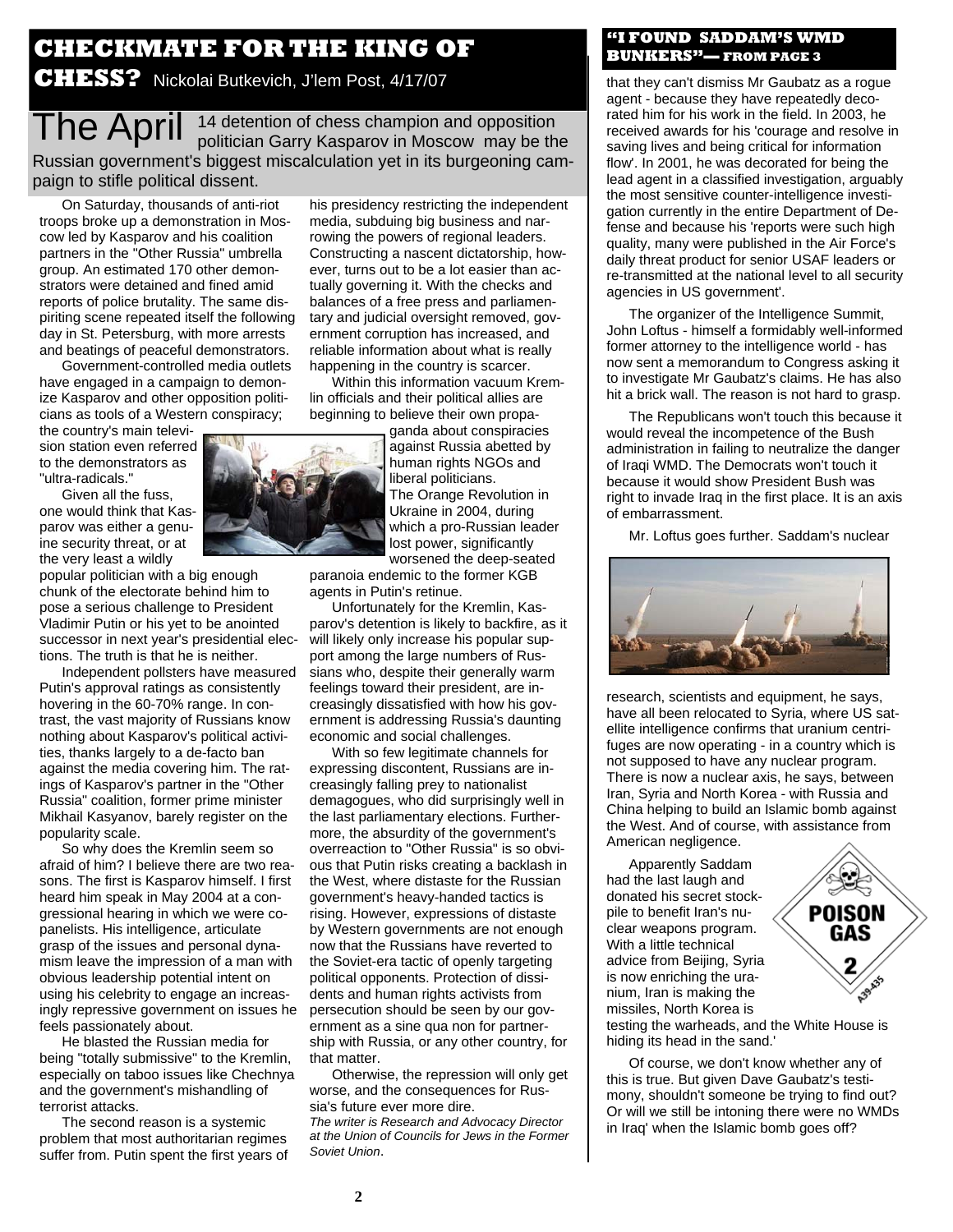# **'I found Saddam's WMD bunker' "I FOUND SADDAM'S WMD BUNKERS"**

Melanie Phillips, The Spectator (England), April 21, 2007

It's a fair bet that you have never heard of a guy called Dave Gaubatz. destruction in Iraq has found absolutely nothing, nada, zilch; and that therefore there never were any WMD programs in Saddam's Iraq to justify the war ostensibly waged to protect the world from Saddam's use of nuclear, biological or chemical weapons.

Dave Gaubatz, however, says that you could not be more wrong. Saddam's WMD did that something very important was buried exist. He should know, because he found the sites where he is certain they were stored. And the reason you don't know about this is that the American administration failed to act on his information, 'lost' his classified reports and is now doing everything it can to prevent disclosure of the terrible fact that, through its own incompetence, it allowed Saddam's WMD to end up in the hands of the very terrorist states against whom it is so controversially at war.

another dodgy claim from a warmongering lackey of the world Zionist neocon conspiracy giving credence to yet another crank pushing US propaganda. If so, perhaps you might pause before throwing this article at the cat. Mr Gaubatz is not some marginal figure. He's pretty well as near to the horse's mouth as you can get.

Having served for 12 years as an agent in the US Air Force's Office of Special Investigations, Mr Gaubatz, a trained Arabic speaker, was hand-picked for postings in 2003, first in Saudi Arabia and then in Nasariyah in Iraq. His mission was to locate suspect WMD sites, discover threats against US forces in the area and find Saddam loyalists, and then send such intelligence to the Irag Survey Group and other agencies.

Between March and July 2003, he says, he was taken to four sites in southern Iraq two within Nasariyah, one 20 miles south and one near Basra - which, he was told by numerous Iraqi sources, contained biological and chemical weapons, material for a nuclear program and UN-proscribed missiles. He was, he says, in no doubt whatever that this was true.

This was, in the first place, because of the massive size of these sites and the extreme lengths to which the Iraqis had gone to conceal them. Three of them were bunkers buried 20 to 30 feet beneath the Euphrates. They had been constructed through building dams which were removed after the huge subterranean vaults had been excavated so that these were concealed beneath the river bed. The bunker walls were made of reinforced concrete five feet thick.

'There was no doubt, with so much effort

having gone into hiding these constructions, there', says Mr Gaubatz. By speaking to a wide range of Iraqis, some of whom risked their lives by talking to him and whose accounts were provided in ignorance of each other, he built up a picture of the nuclear, chemical and biological materials they said were buried underground.

You may be tempted to dismiss this as yet and in the sewage pipe system. There were 'They explained in detail why WMDs were in these areas and asked the US to remove them,' says Mr Gaubatz. 'Much of this material had been buried in the concrete bunkers also missile imprints in the area and signs of chemical activity - gas masks, decontamina-

tion kits, atropine needles. The Iraqis and my team had no doubt at all that WMDs were hidden there.'

There was yet another significant piece of circumstantial corroboration. The medical records of Mr Gaubatz and his team showed that at these sites they had been exposed to high levels of radiation.

Mr Gaubatz verbally told the Iraq Study Group (ISG) of his findings, and asked them to come with heavy equipment to breach the concrete of the bunkers and uncover their sealed contents. But to his consternation, the ISG told him they didn't have the manpower or equipment to do it and that it would be 'unsafe' to try.

'The problem was that the ISG were concentrating their efforts in looking for WMD in northern Iraq and this was in the south,' says Mr Gaubatz. 'They were just swept up by reports of WMD in so many different locations. But we told them that if they didn't excavate these sites, others would.'

That, he says, is precisely what happened. He subsequently learnt from Iraqi, CIA and British intelligence that the WMD buried in the four sites were excavated by Iraqis and Syrians, with help from the Russians, and moved to Syria. The location in Syria of this material, he says, is also known to these intelligence agencies. The worst-case scenario has now come about. Saddam's nuclear, biological and chemical material is in the hands of a rogue terrorist state - and one with close links to Iran.



light. Two congressmen, Peter Hoekstra, chairman of the House Intelligence Committee, and Curt Weldon, were keen to follow up his account. To his horror, however, when they tried to access his classified intelligence reports, they were told that all 60 of them which, in the routine way, he had sent in 2003 to the computer clearing-house at a US airbase in Saudi Arabia - had mysteriously gone missing. These written reports had never even been seen by the ISG.



One theory is that they were inadvertently destroyed when the computer's database was accidentally erased in the subsequent US evacuation of the airbase. Mr Gaubatz, however, suspects dirty work at the crossroads. It is unlikely, he says, that no copies were made of his intelligence. And he says that all attempts by Messrs Hoekstra and

Weldon to extract information from the Defense Department and CIA have been relentlessly stonewalled.

In 2005, the CIA held a belated inquiry into the disappearance of this intelligence. Only then did its agents visit the sites - to report that they had indeed been looted.

Mr Gaubatz's claims remain largely unpublicized. Last year, the New York Times dismissed him as one of a group of WMD diehard obsessives. The New York Sun produced a more balanced report, but after that the coverage died.

According to Mr Gaubatz, the reason is a concerted effort by the US intelligence and political world to stifle such an explosive revelation of their own lethal incompetence.

After he and an Iraqi colleague spoke at last month's Florida meeting of the Intelligence Summit, an annual conference of the intelligence world, they were interviewed for two hours by a US TV show - only for the interview to be junked after the FBI repeatedly rang Mr Gaubatz and his colleague to say they would stop the interview from being broadcast.

The problem the US authorities have is (**Contd. on page 2)**